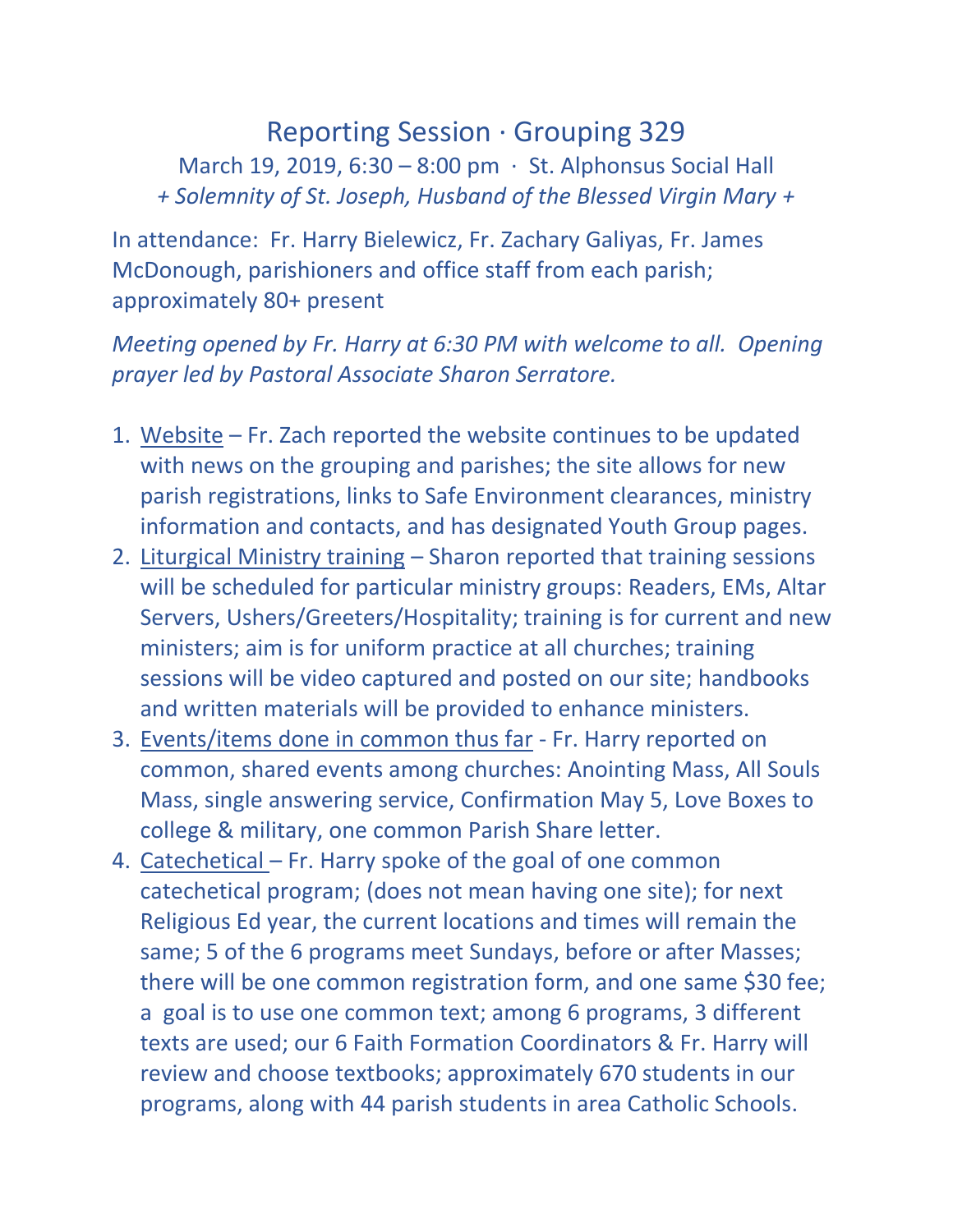- 5. Marriage, Baptism, Youth Group Fr. Zach continues to meet with engaged couples; a calendar is in place to prevent conflict of wedding dates and times among the 6 churches. Baptism classes are held monthly, rotating among 6 churches for convenience. 2 Youth Groups currently meet: High School Youth Group is common to all, they meet twice a month for prayer, catechesis, service, and social time, with the goal of "falling deeper in love with Jesus."
- 6. Forming of Committees Sharon reported on the ideas from the 2/23/19 Joint Council Working Session; parishioners are encouraged to pray and consider serving on one of the following: *Welcome to Our Church* Committee – each parish hosting "come and see" tours open to all; *Evangelization Team* – serving and reaching out to grow a vibrant faith community; *Volunteer Recruitment* – a mission to help identify ministries and parishioners gifted to serve.
- 7. Surveys for Mass times Fr. Harry reported that the diocesan recommends distributing surveys about various elements of parish life; surveys will be available to parishioners, Finance and Pastoral Councils, and staff; the first survey will collect feedback on Saturday Vigil Mass times. Surveys on daily and Sunday Masses will follow.
- 8. Ecumenism Fr. Harry shared about his membership in 3 local ecumenical groups; St. Alphonsus will host a service on March 27, Rev. Joyce Moten, First Baptist Church of McDonald to give sermon
- 9. *On Mission!* Update Fr. Harry reported that as *On Mission* unfolds, much is fluid, and may change from initial projections; unease about limiting the number of buildings is gone, and that "a merger does not mean closure;" each grouping prayerfully discerns at the time of the merger what buildings will be used; among future considerations: a new staff, an accelerated timeline, and our parishes do not have debt.
- 10. Questions a question was posed about an update on *Campaign for the Church Alive!* Fr. Harry shared that we will receive reports about the goals and expenditures; each parish followed different timelines to the campaign; "Case Statements" in each parish